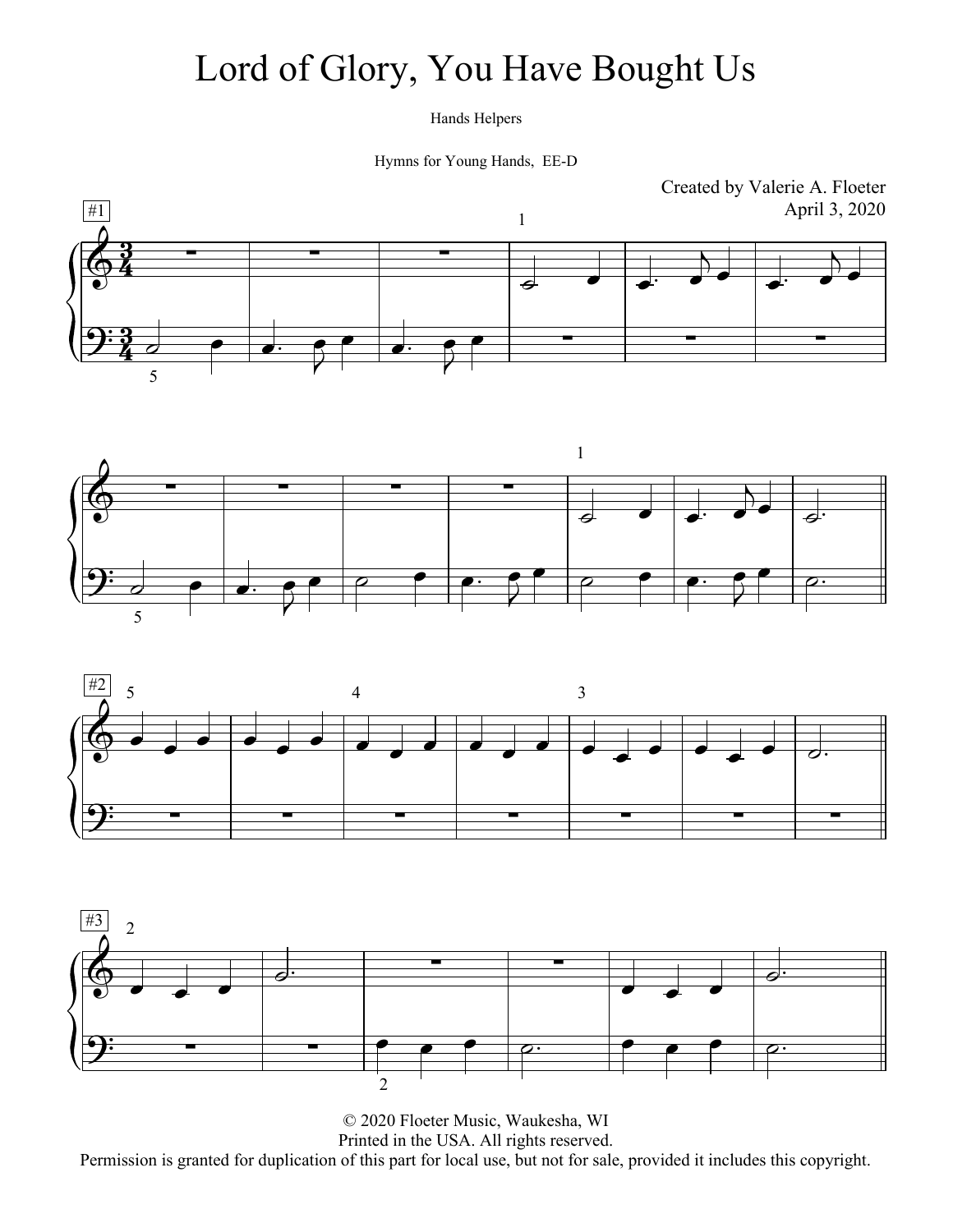



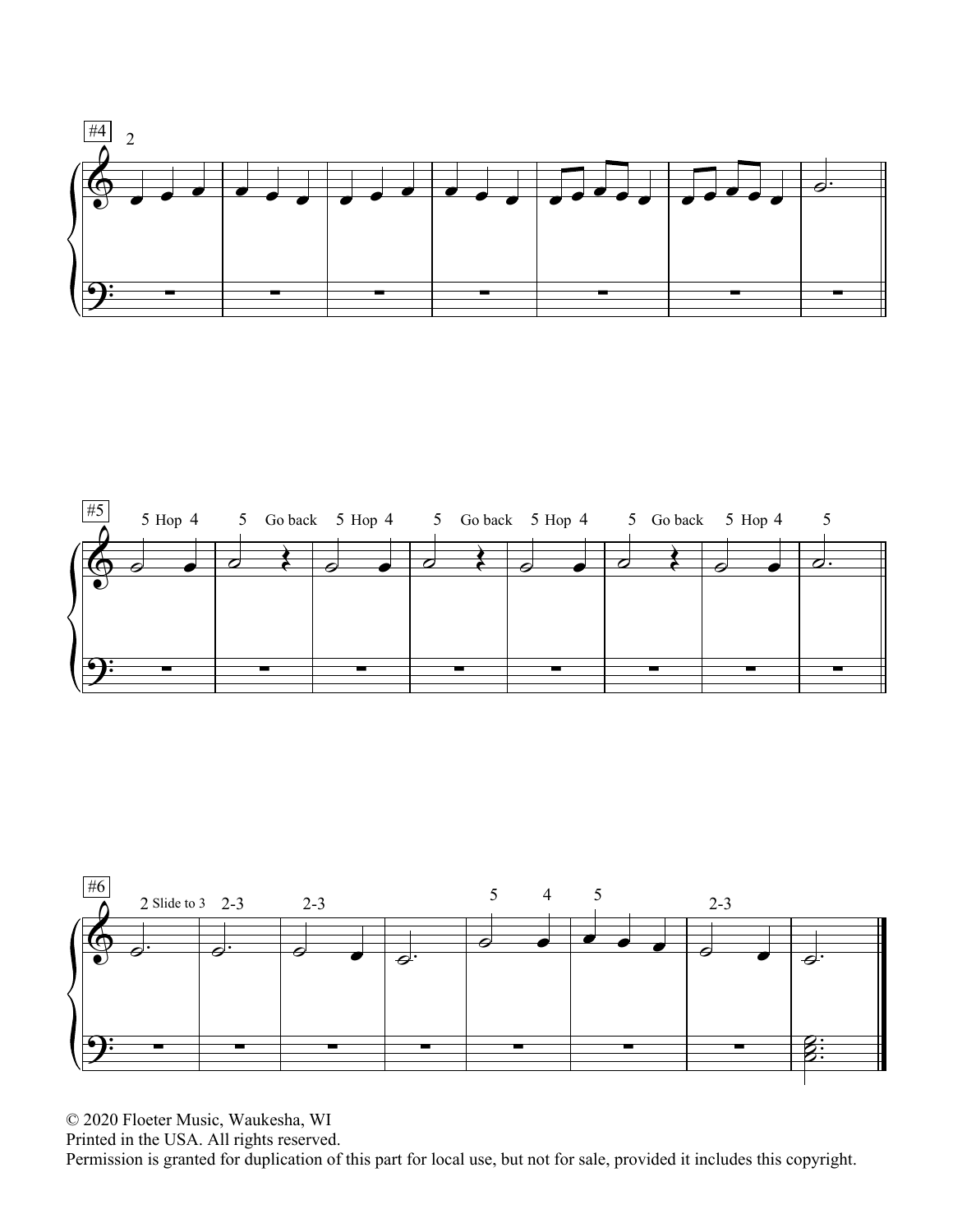# Crown Him With Many Crowns

Hands Helpers

Hymns for Young Hands, EE-D







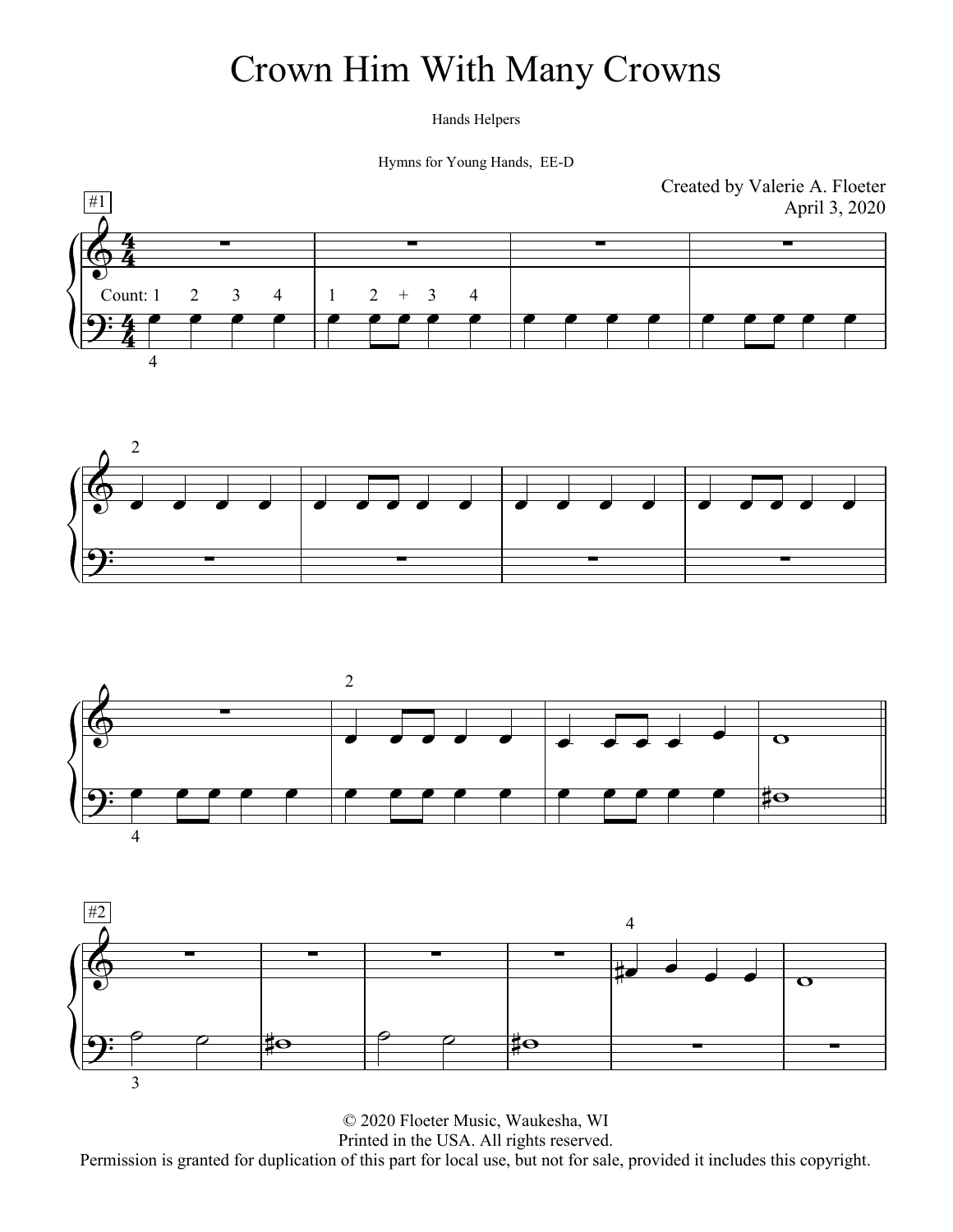







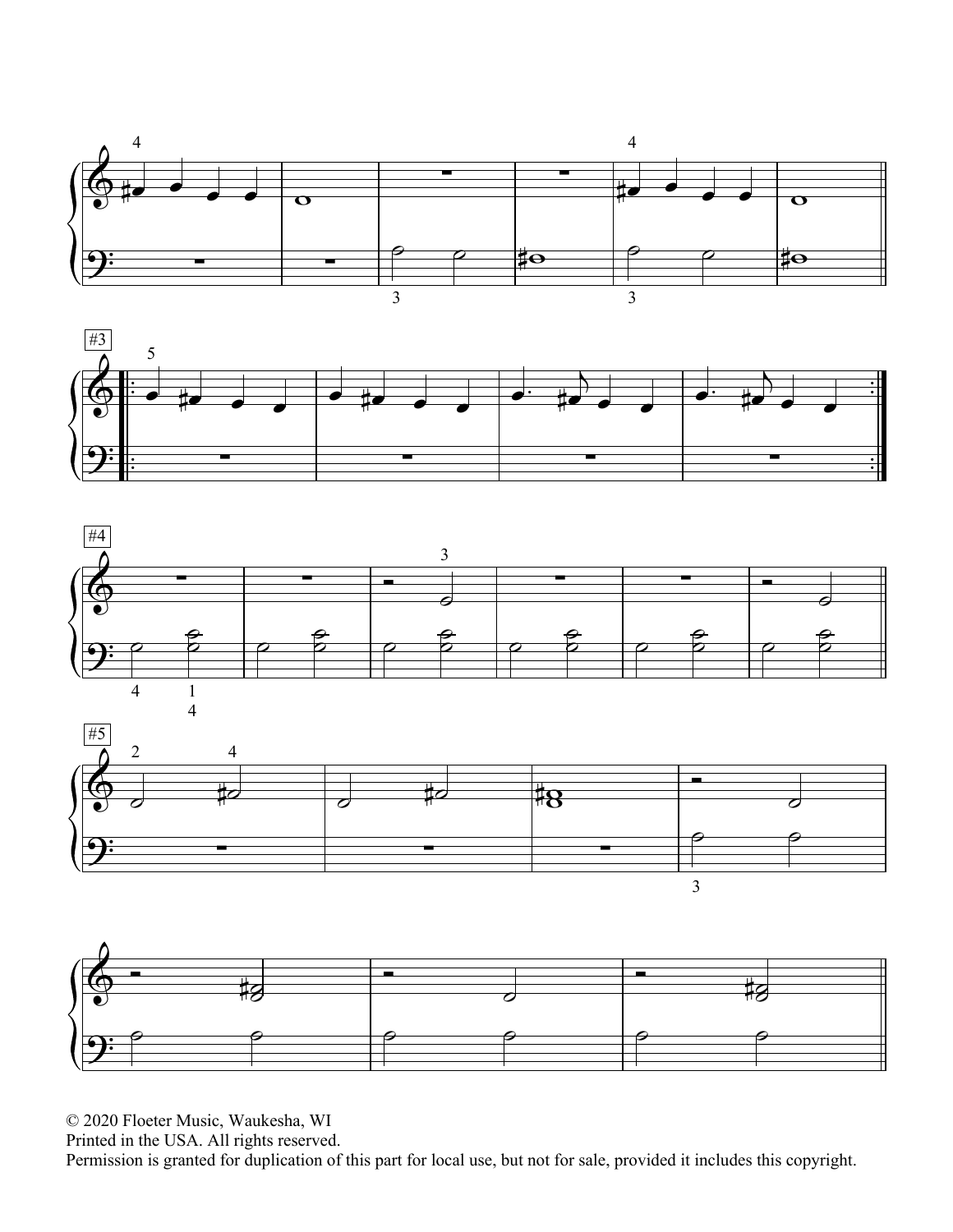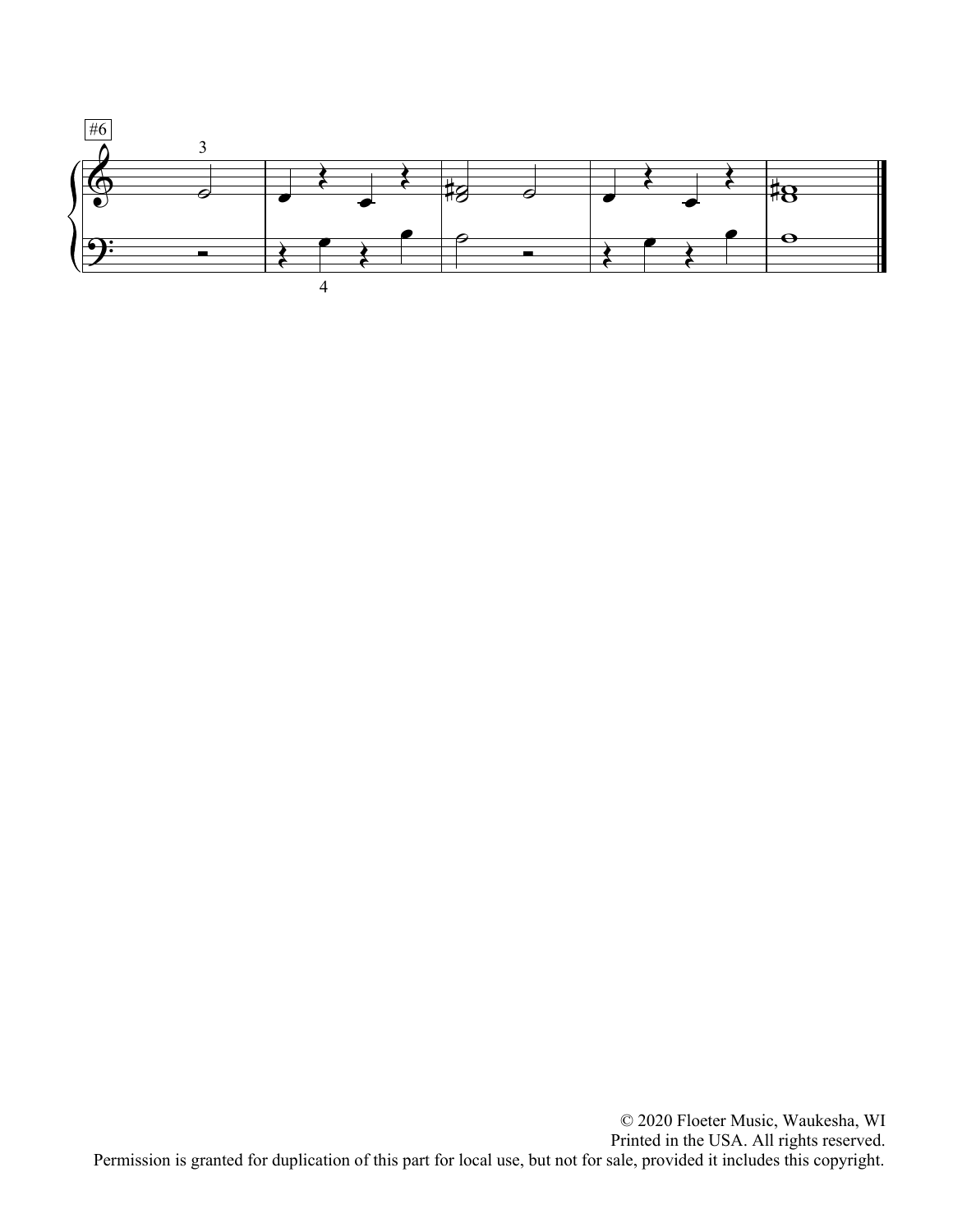#### The Head that Once Was Crowned

Hands Helpers

Hymns for Young Hands, EE-D

Created by Valerie A. Floeter April 3, 2020







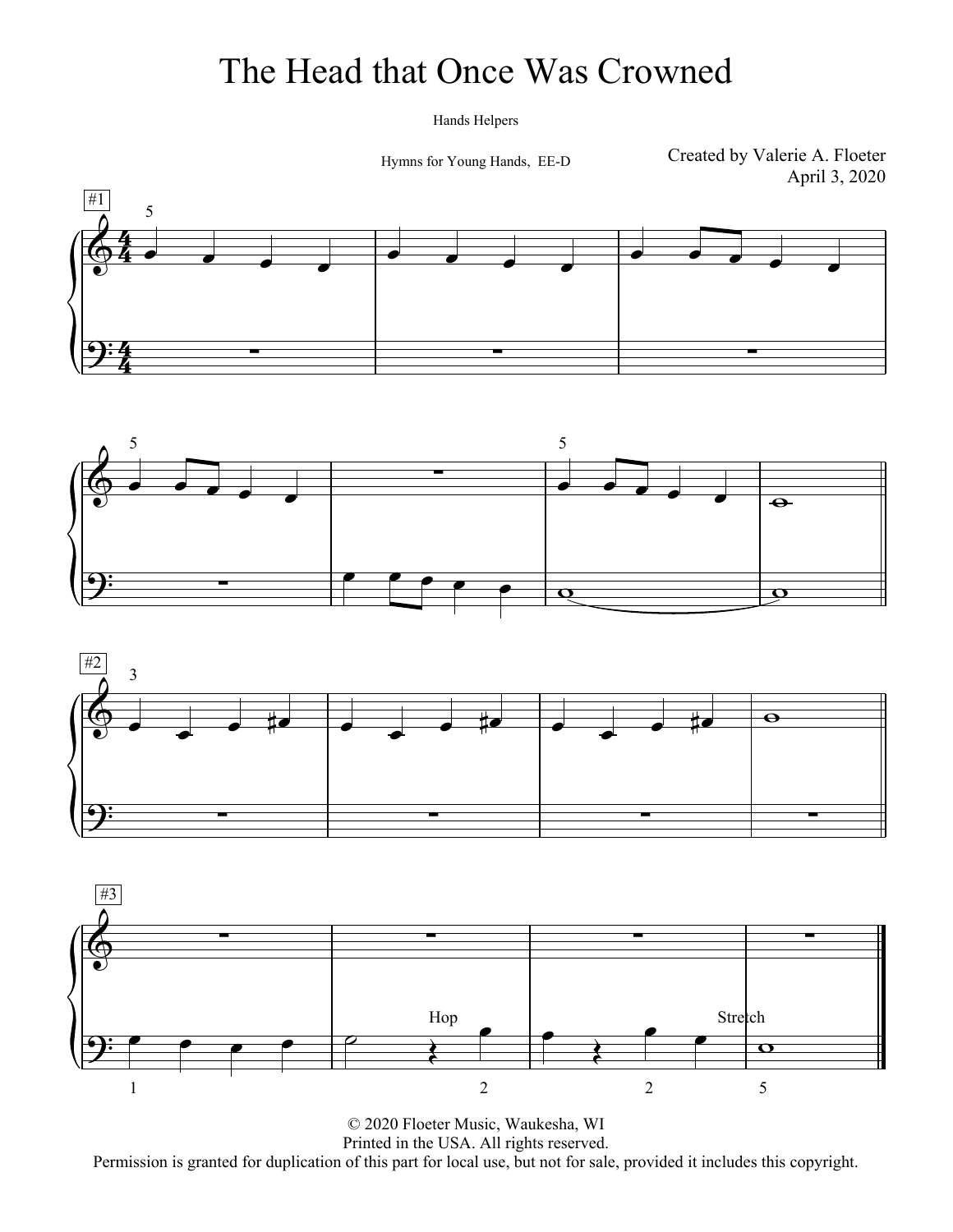### To Shepherds as They Watched by Night

Hands Helpers

Hymns for Young Hands, EE-D

Created by Valerie A. Floeter April 3, 2020







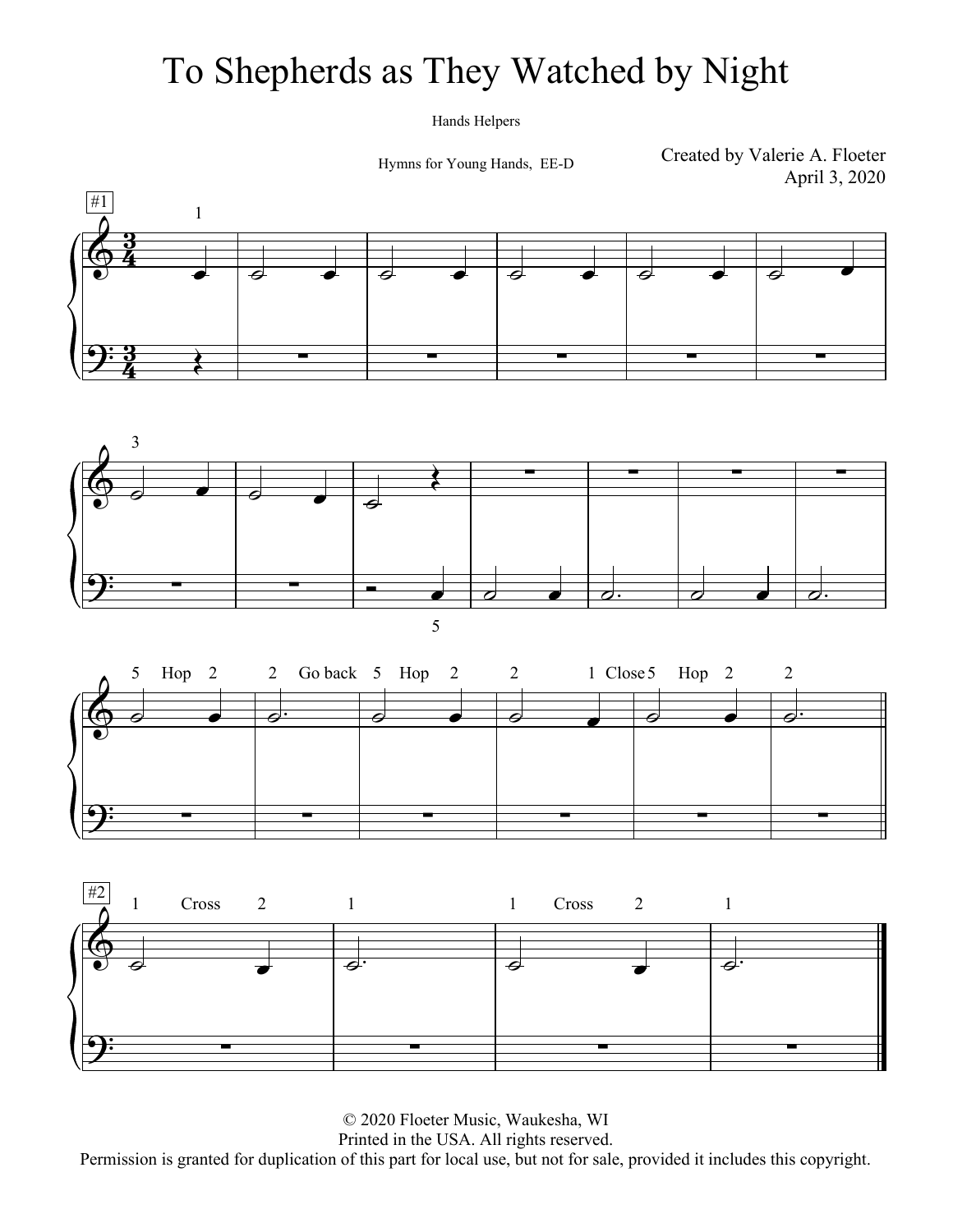#### Hail to the Lord's Anointed

Hands Helpers

Hymns for Young Hands, EE-D

Created by Valerie A. Floeter April 3, 2020









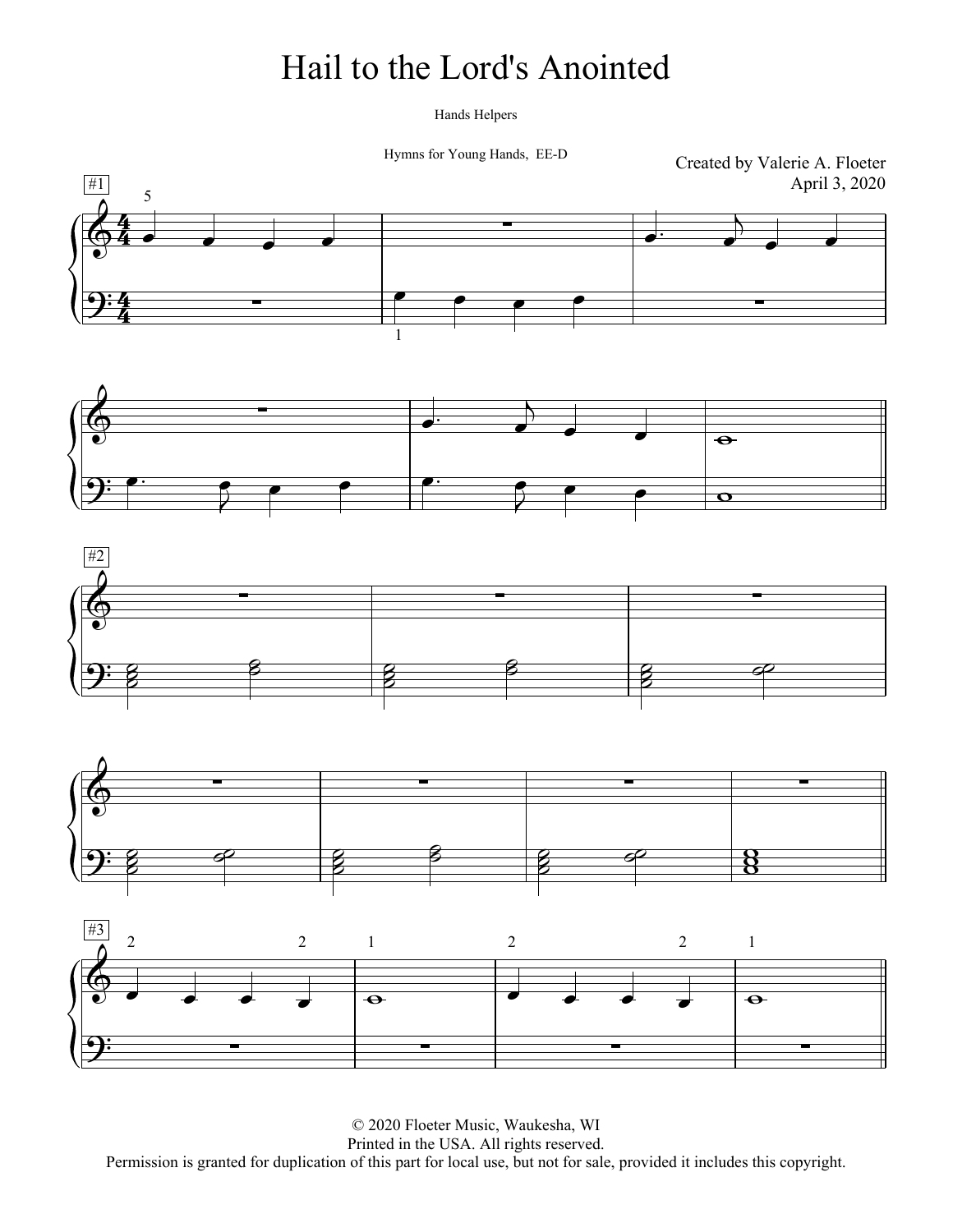

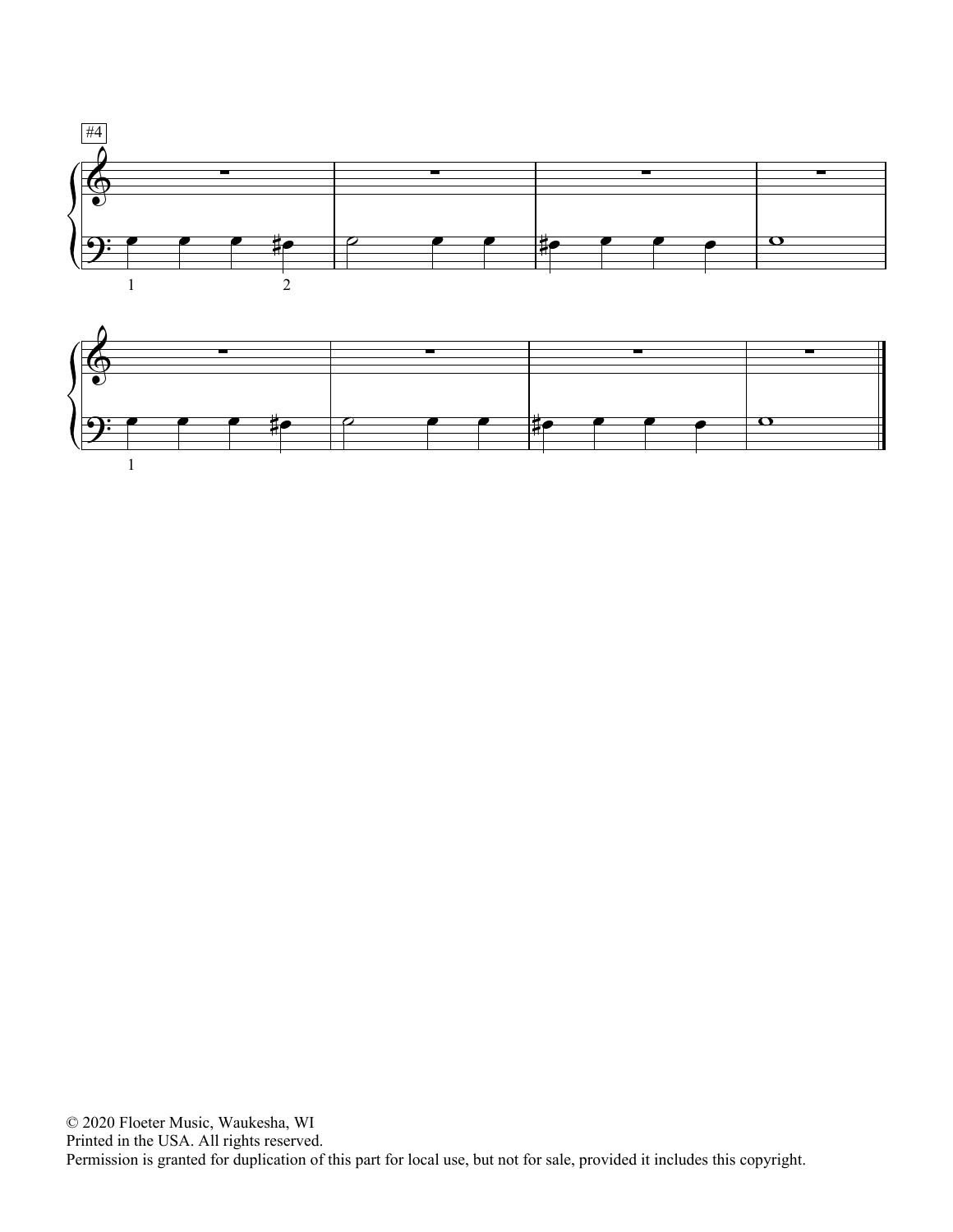#### O Dearest Jesus

Hands Helpers







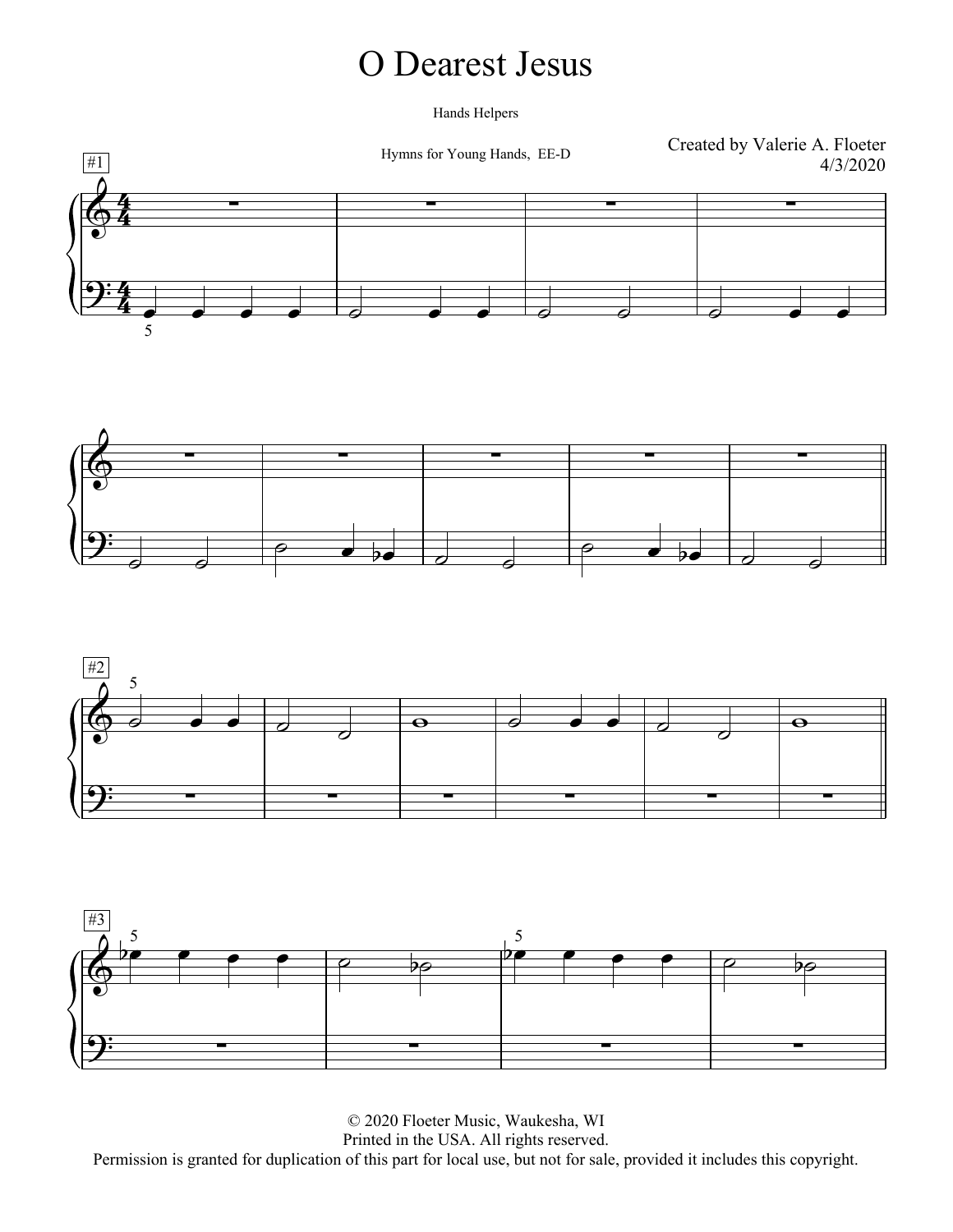

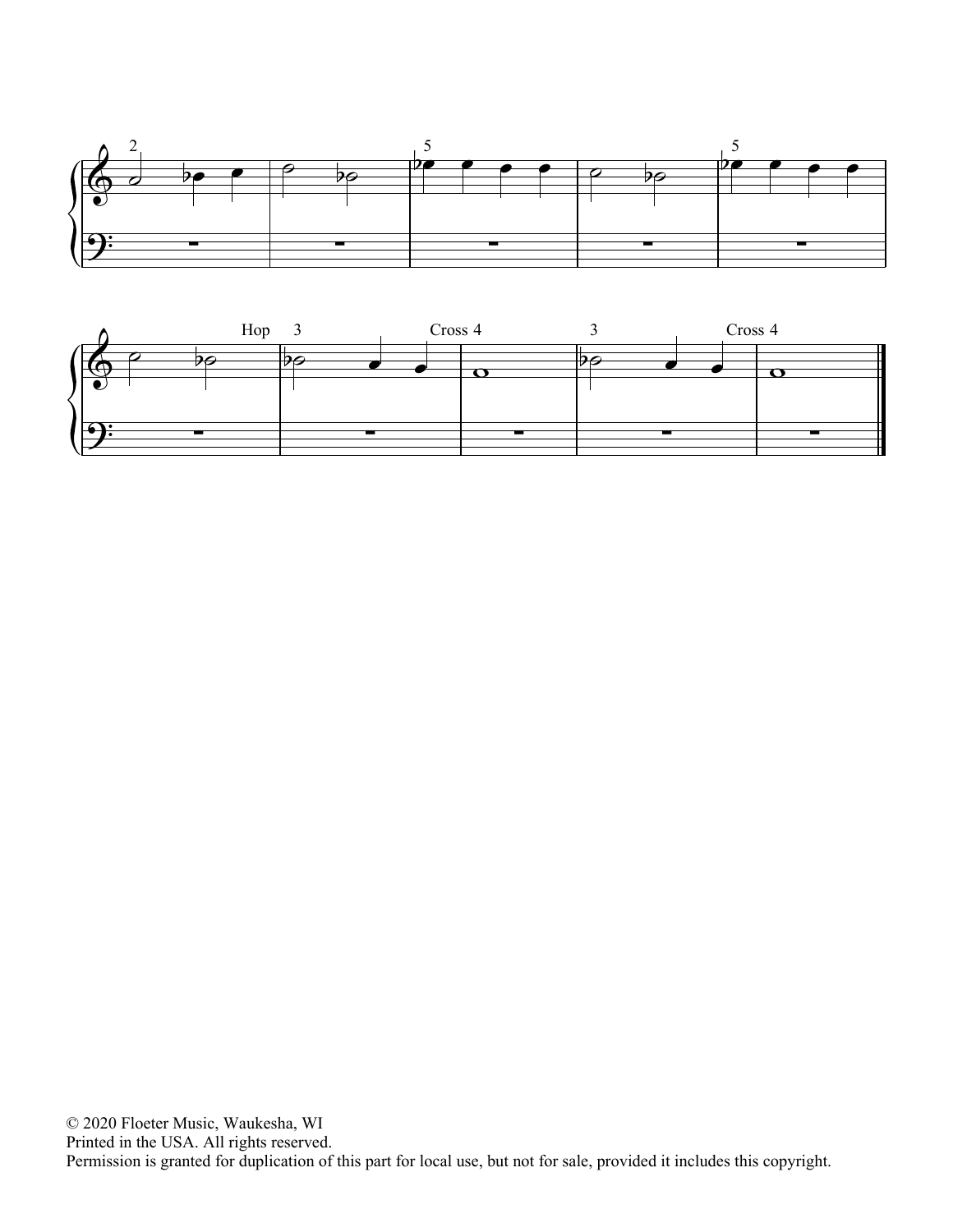### Alleluia! Jesus Lives

Hands Helpers

Hymns for Young Hands, EE-D

Created by Valerie A. Floeter April 3, 2020







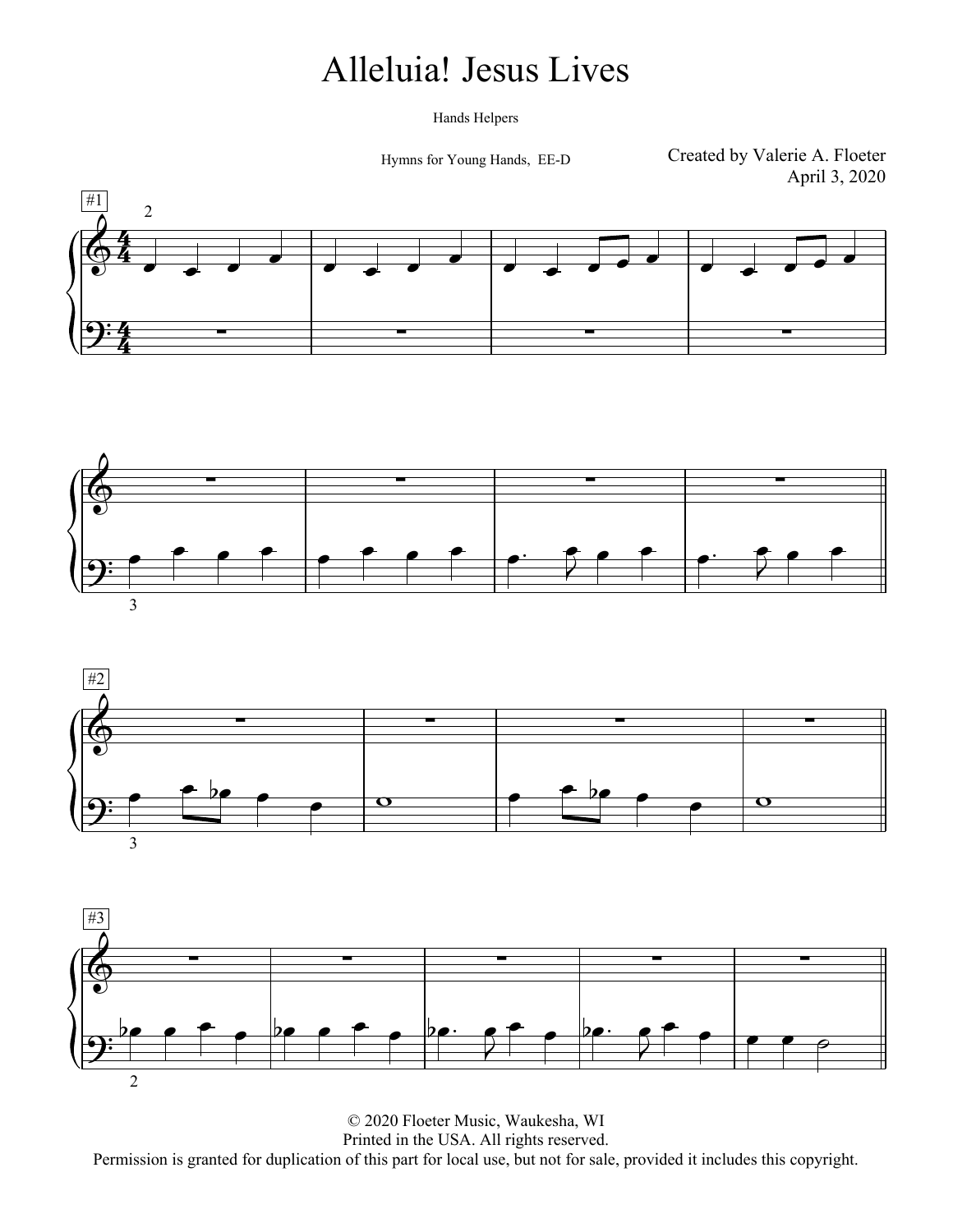





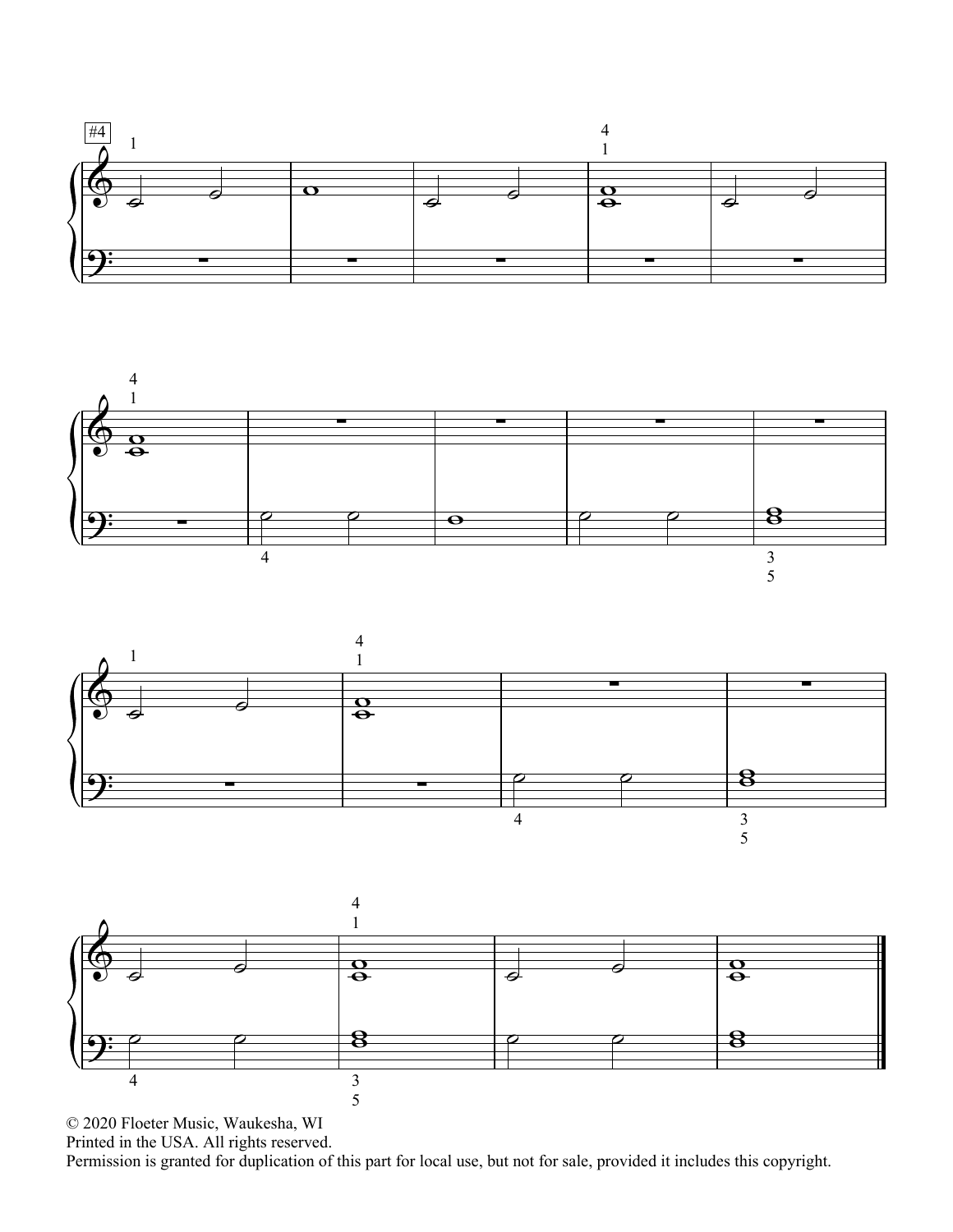### On Christ's Ascension I Now Build

Hands Helpers

Hymns for Young Hands, EE-D







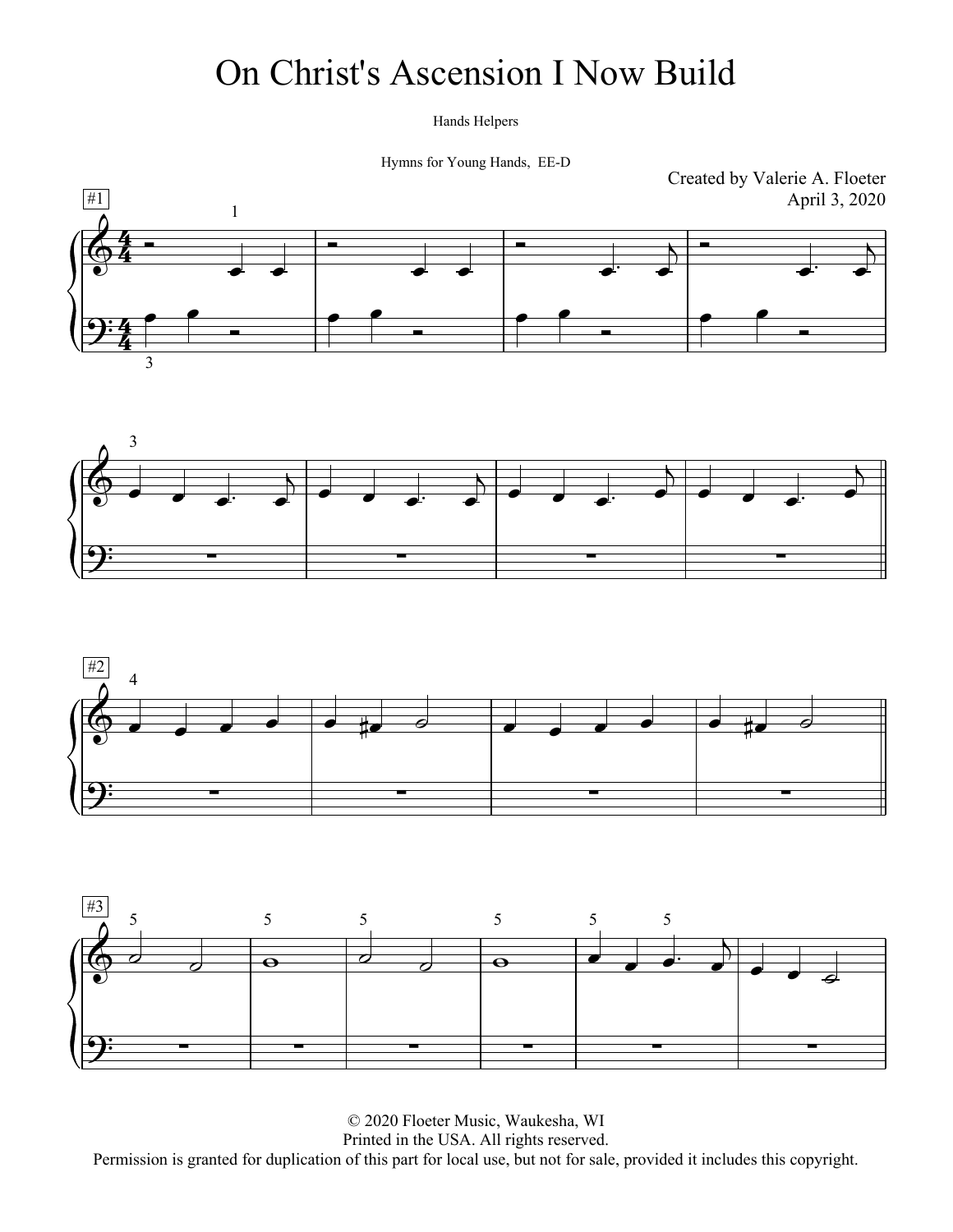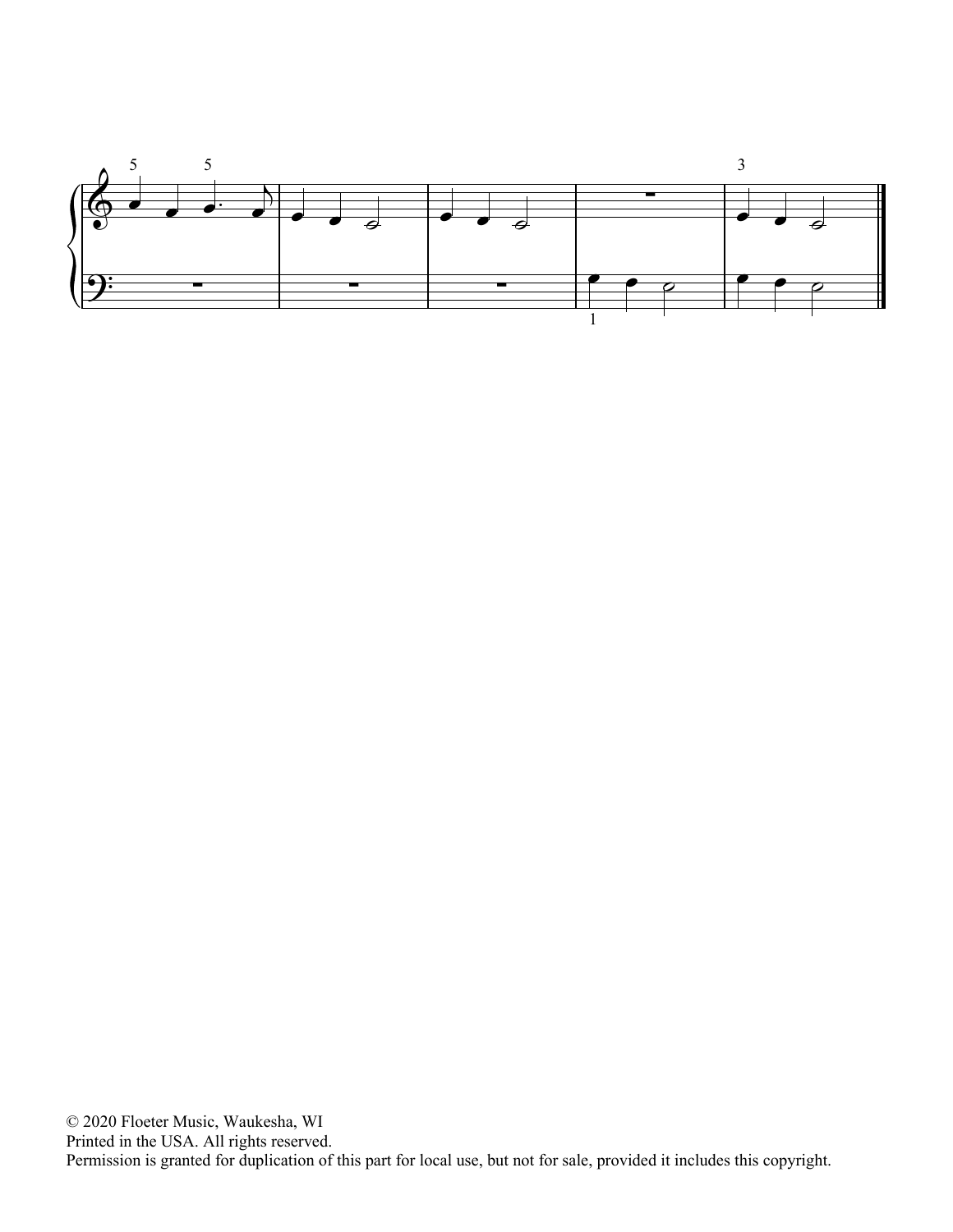## Come, Now, Almighty King

Hands Helpers

Hymns for Young Hands, EE-D







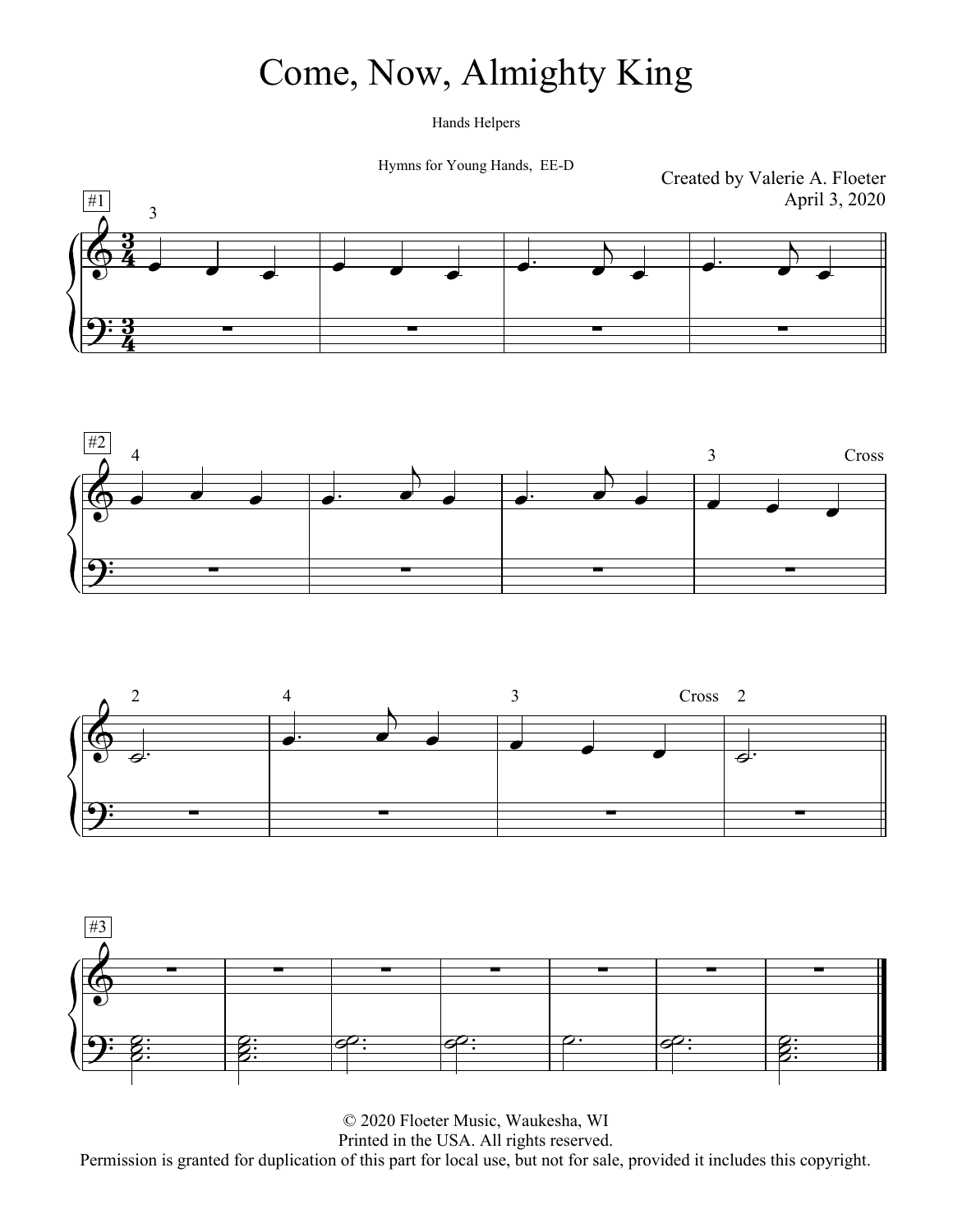#### Jesus, Jesus, Only Jesus

Hands Helpers

Hymns for Young Hands, EE-D

Created by Valerie A. Floeter April 3, 2020







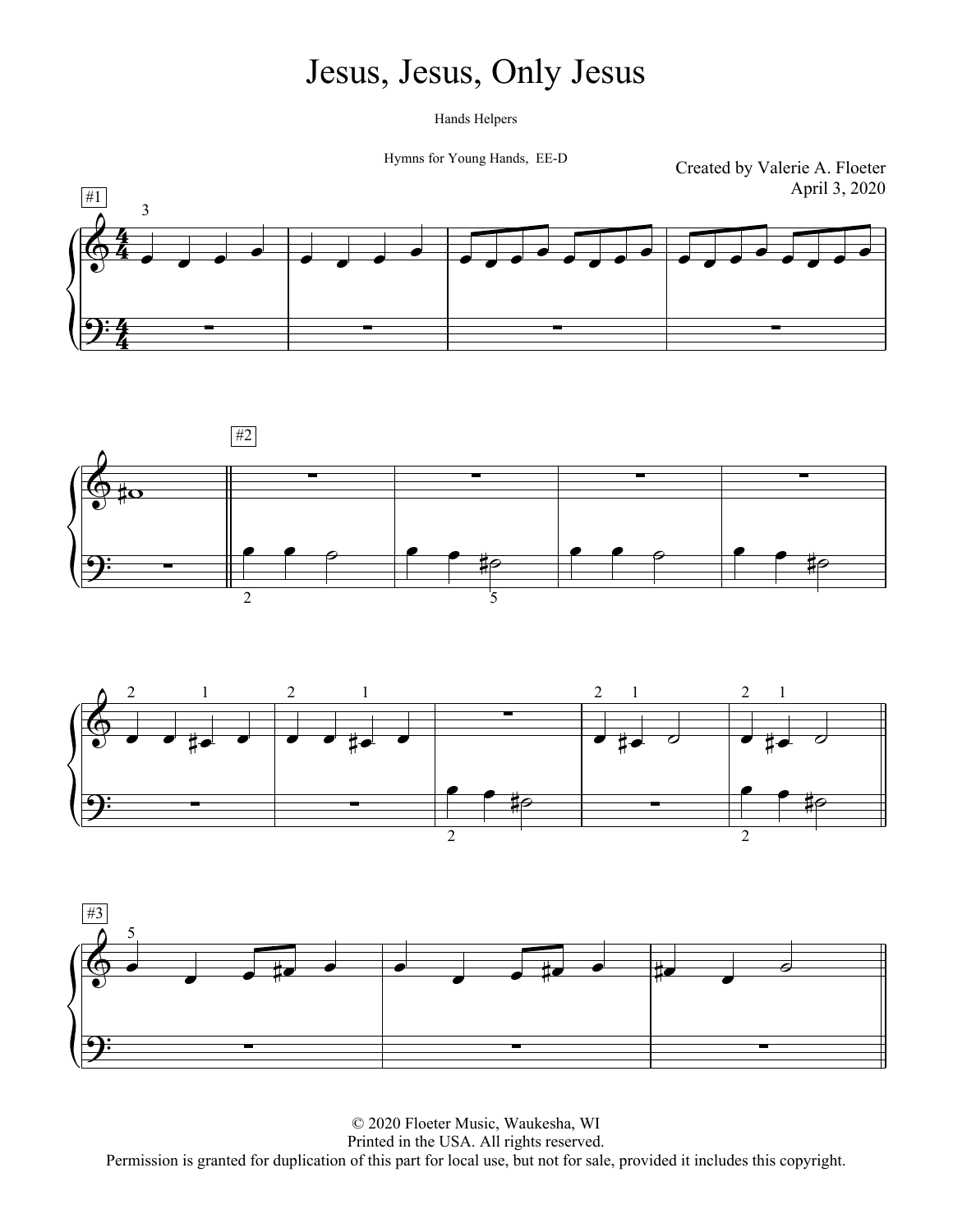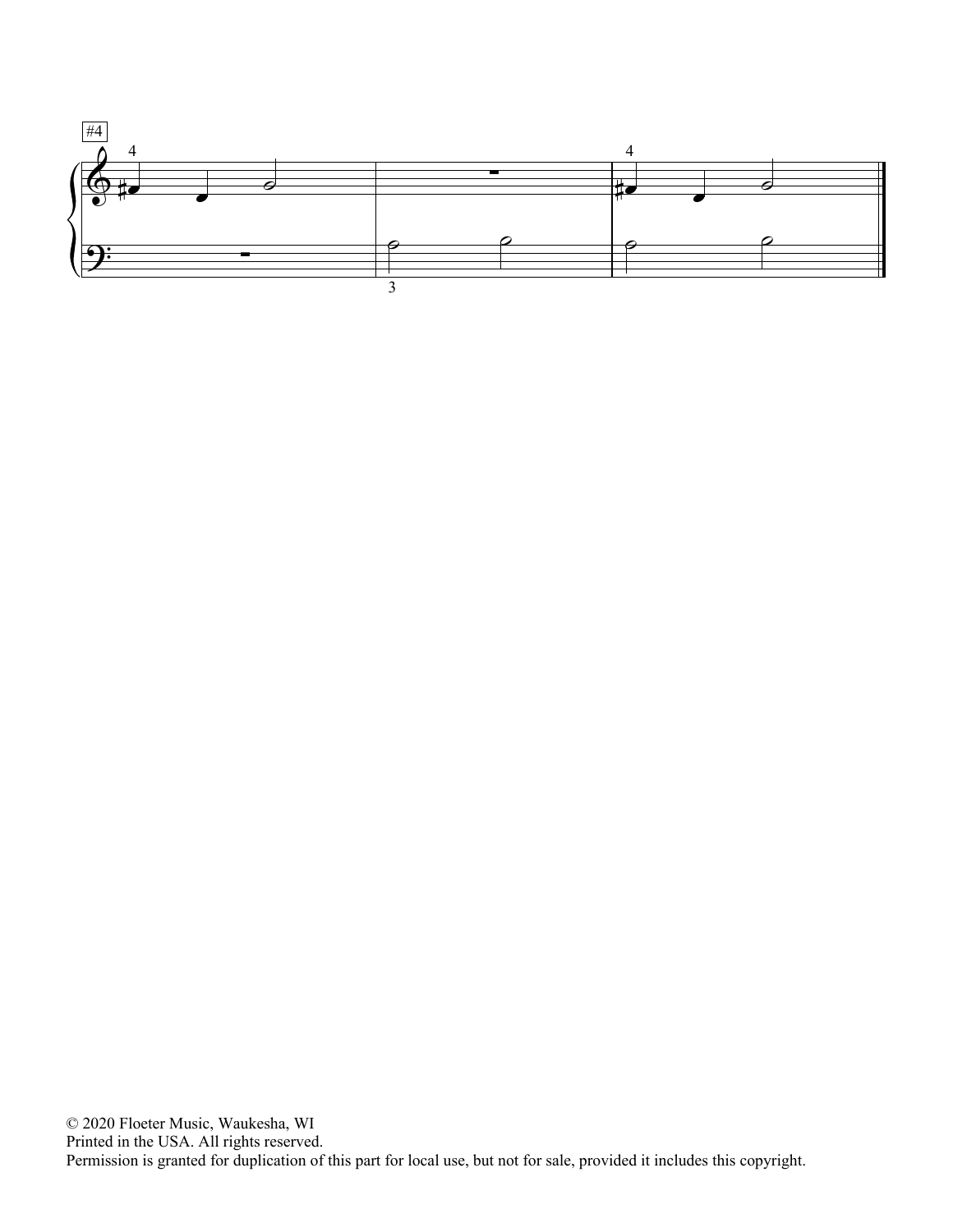#### God, Who Made the Earth and Heaven

Hands Helpers

Hymns for Young Hands, EE-D

Created by Valerie A. Floeter April 3, 2020







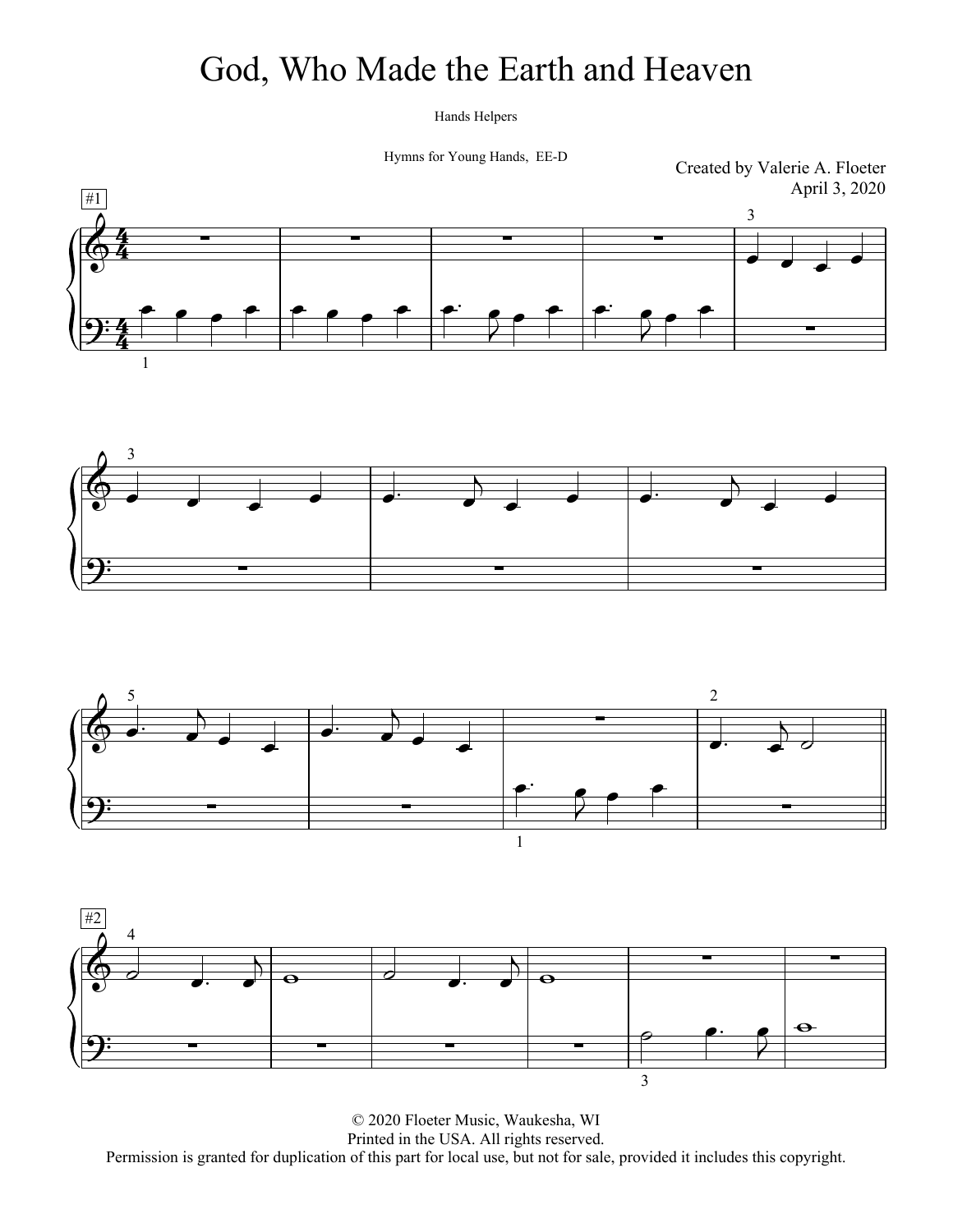



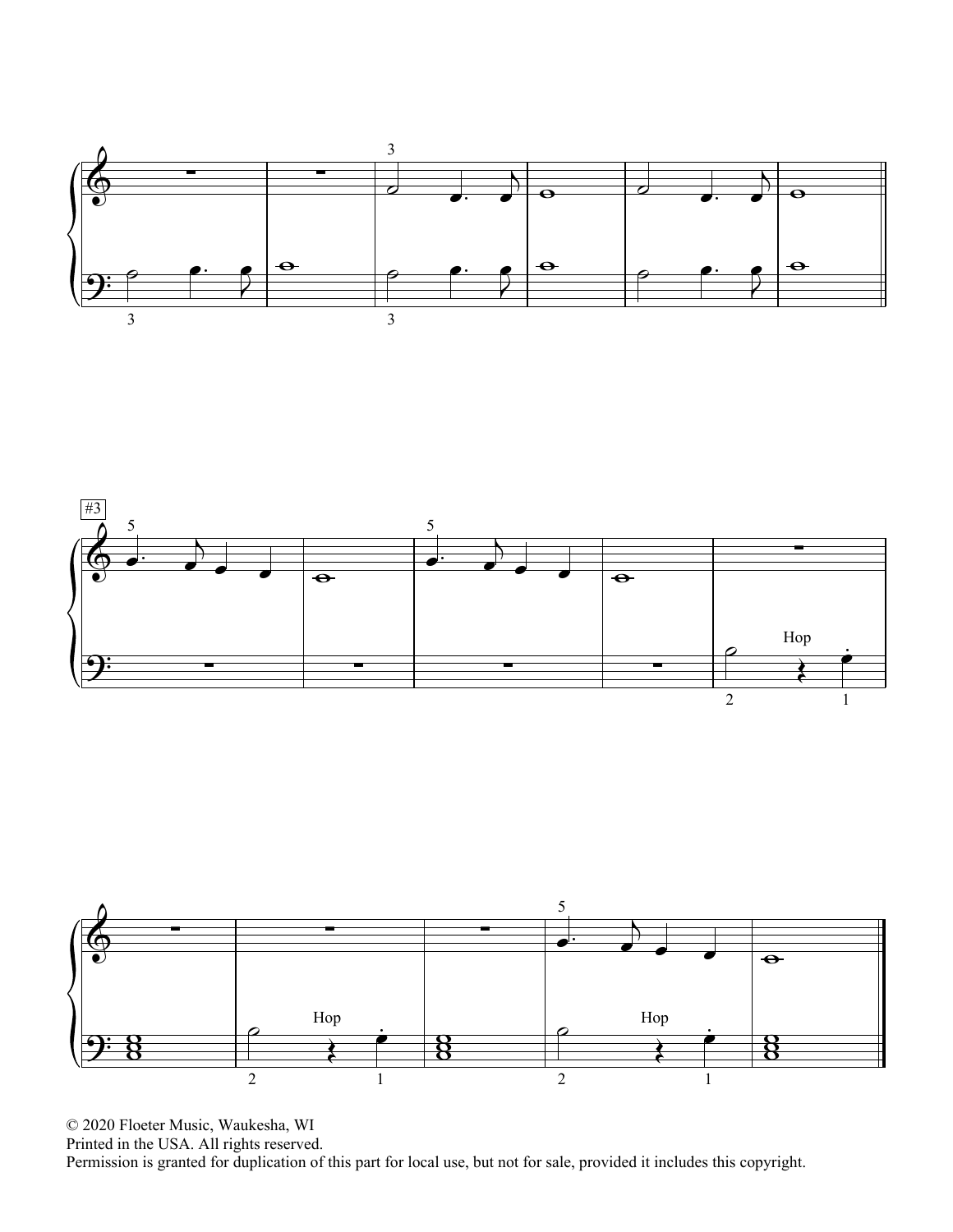### Hail, O Once-Despised Jesus

Hands Helpers

Hymns for Young Hands, EE-D







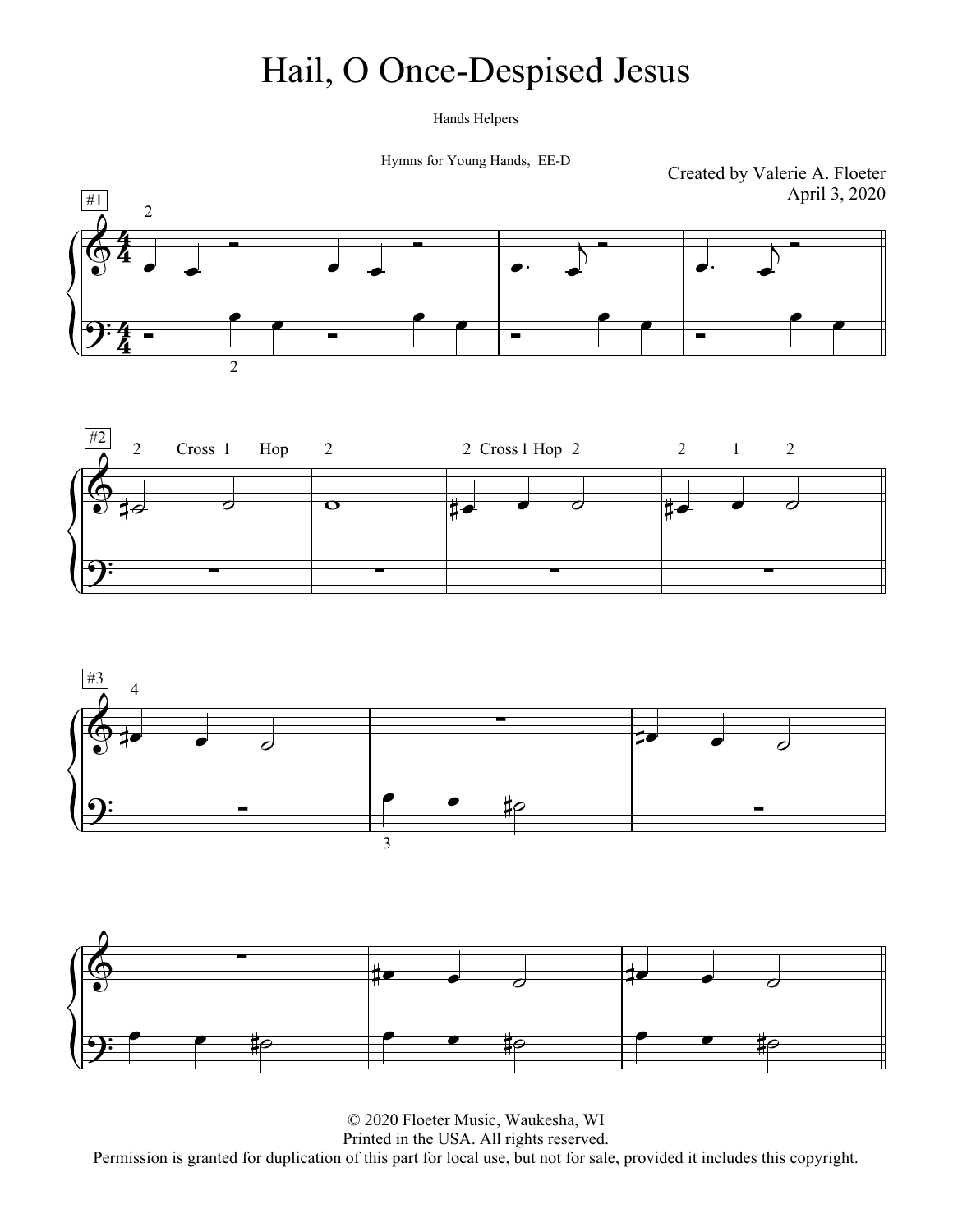